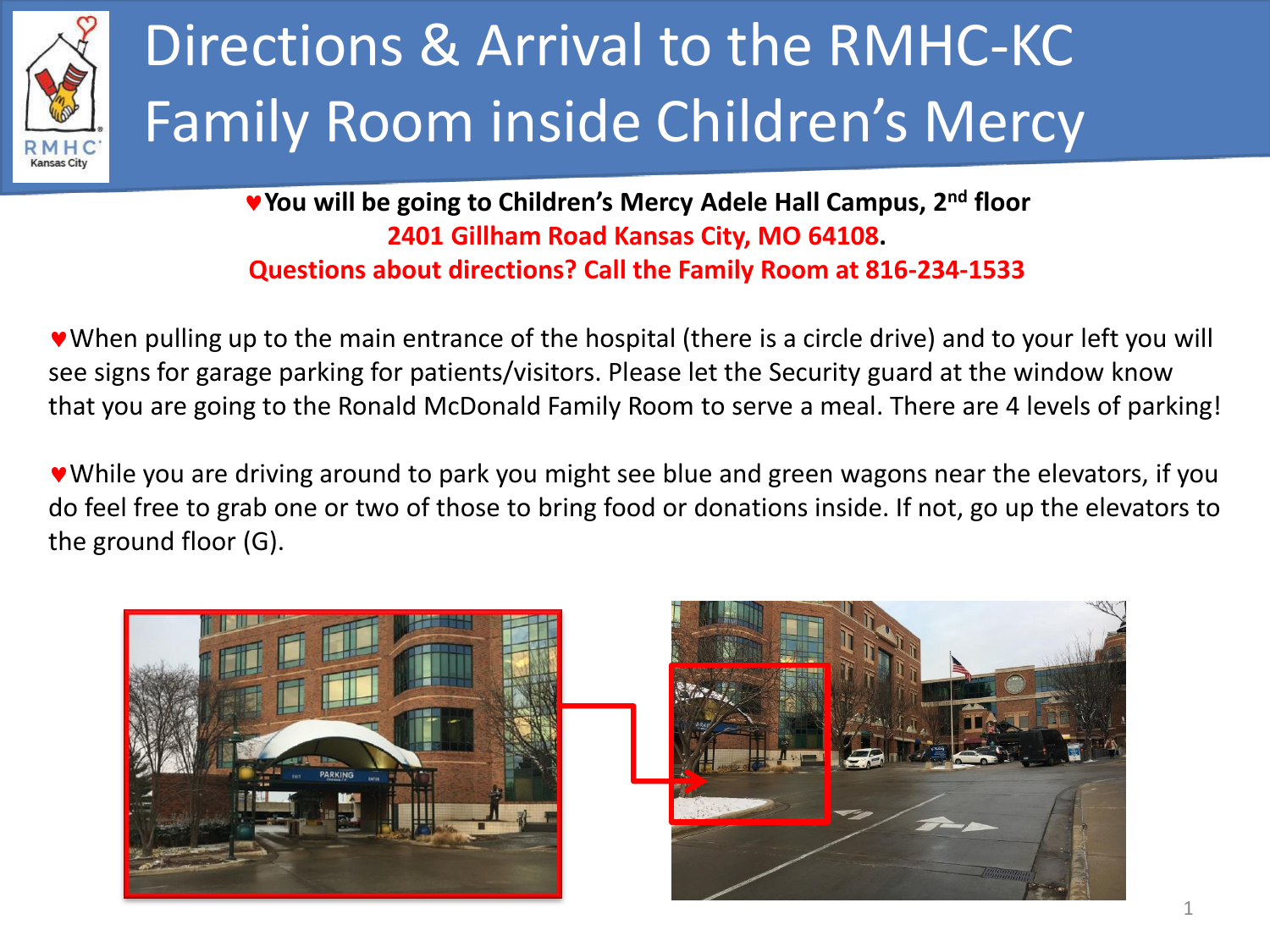

## Directions & Arrival to the RMHC-KC Family Room inside Children's Mercy

#### **Questions about directions? Call the Family Room at 816-234-1533**



You will need to then check in with security, just inform them you are going to the Family Room to serve a meal. Make sure adults have their ID's and kids are symptom free.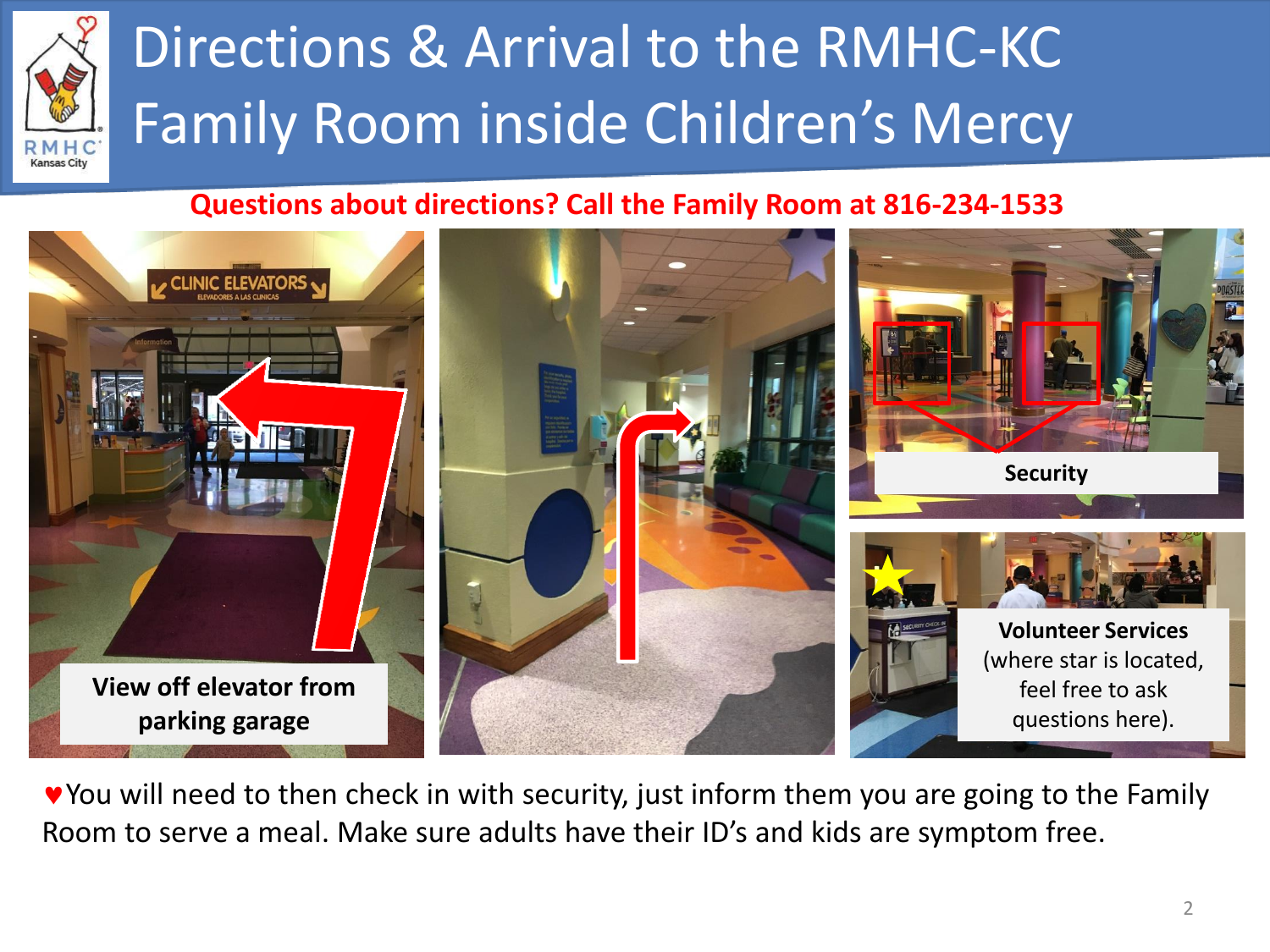

## Directions & Arrival to the RMHC-KC Family Room inside Children's Mercy



Past security, take a slight right and go down the long hallway to the green zone. At the end of the hall, take a right then your first left. Take the Green Elephant Elevators to the 2<sup>nd</sup> floor. Off the elevator take a right down the hall and take your first right. The Family Room is just to the left surrounded by a animal mural.



**Questions about directions? Call the Family Room at 816-234-1533**  $_{-3}$